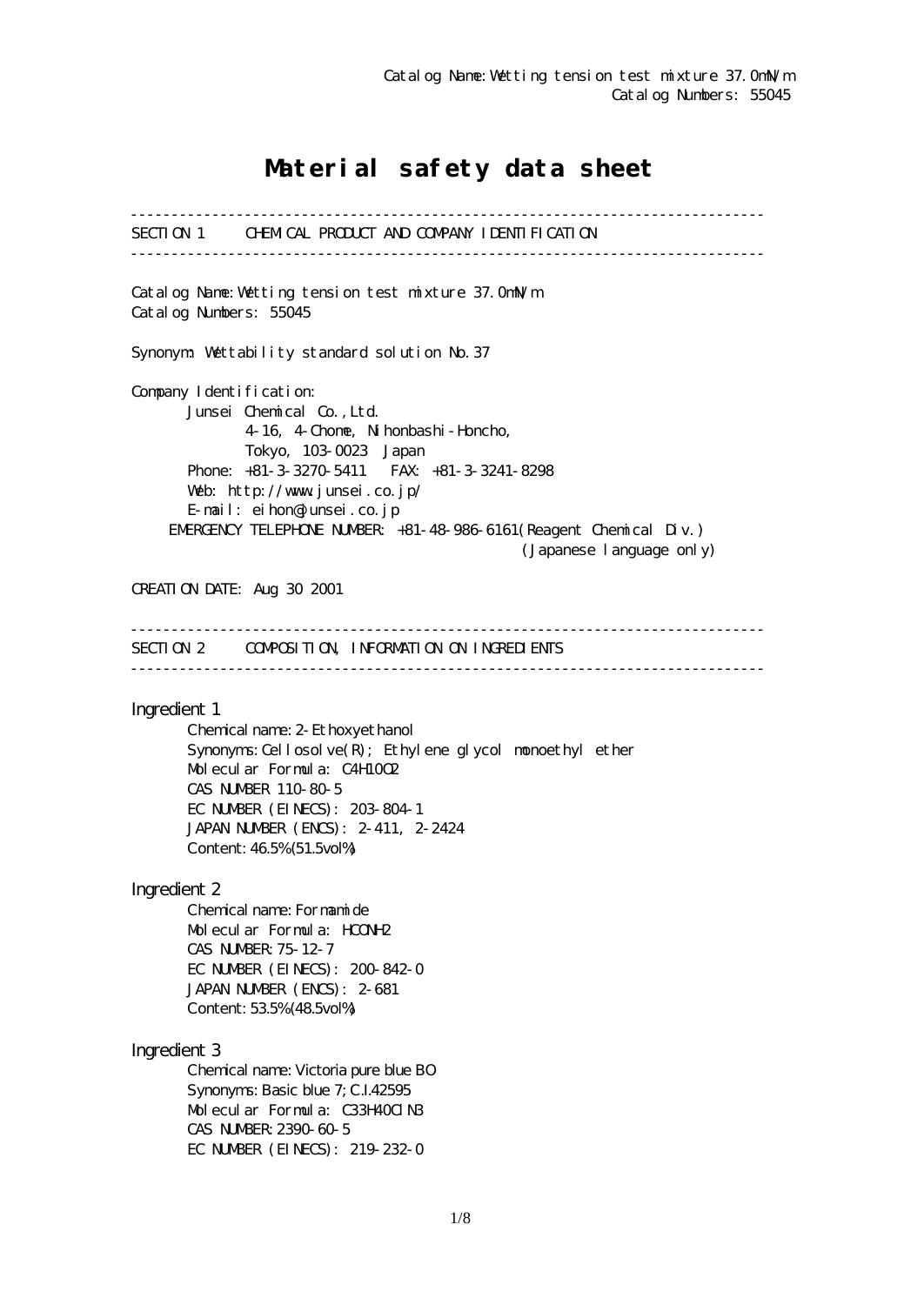JAPAN NUMBER (ENCS): 5-1994 Content: +0.03%

### ------------------------------------------------------------------------------

## SECTION 3 HAZARDS IDENTIFICATION

------------------------------------------------------------------------------

### EMERGENCY CAERM EW

Flammable. Harmful by inhalation, in contact with skin and if swallowed. May impair fertility. May cause harm to the unborn child.

Potential Health Effects

Eye:

Causes eye irritation. Causes redness and pain.

Skin:

 Causes mild skin irritation. Harmful if absorbed through the skin. Causes redness and pain. Substance is readily absorbed through the skin.

Ingestion:

 Harmful if swallowed. May cause irritation of the digestive tract. May cause systemic toxicity with acidosis. May cause nausea and vomiting. May cause unconsciousness. May cause cyanosis, characterized by bluish skin.

Inhalation:

 Harmful if inhaled. May cause cyanosis, characterized by bluish-colored skin. Causes respiratory tract irritation. May cause dizziness, incoordination, and unconsciousness. May cause albuminuria (presence of serum in the urine).

Chronic:

Prolonged or repeated exposure may cause adverse reproductive effects. May cause liver and kidney damage. Prolonged exposure may produce a narcotic effect.

## SECTION 4 FIRST AID MEASURES

------------------------------------------------------------------------------

------------------------------------------------------------------------------

Eyes:

 Immediately flush eyes with plenty of water for at least 15 minutes, occasionally lifting the upper and lower eyelids. Get medical aid immediately.

Skin:

 Get medical aid immediately. Immediately flush skin with plenty of soap and water for at least 15 minutes while removing contaminated clothing and shoes.

Ingestion:

 Get medical aid immediately. Call a poison control center. Wash mouth out with water.

Inhalation: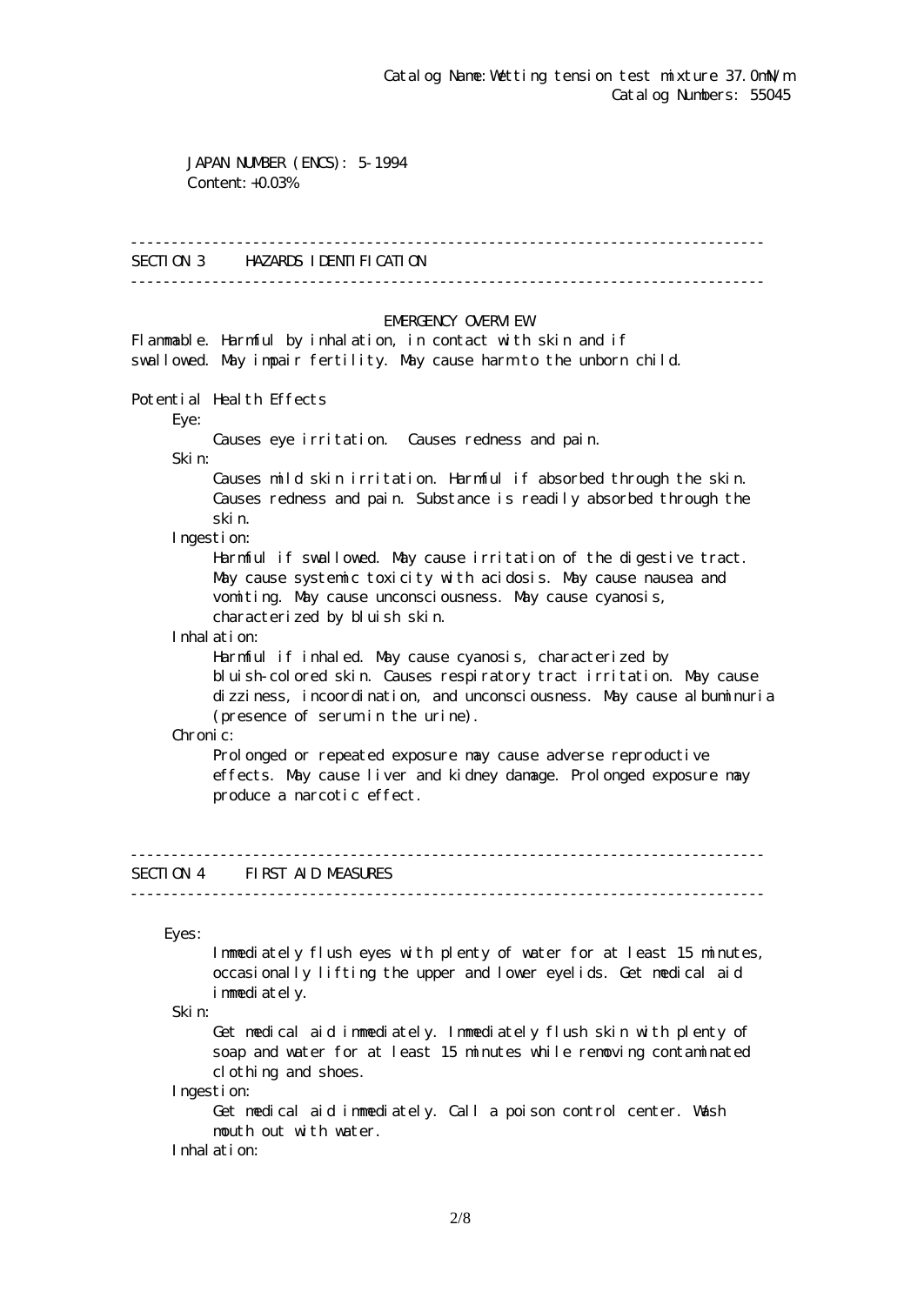Get medical aid immediately. Remove from exposure to fresh air immediately. If not breathing, give artificial respiration. If breathing is difficult, give oxygen. Notes to Physician: Treat symptomatically and supportively. Effects may be delayed. ------------------------------------------------------------------------------ SECTION 5 FIRE FIGHTING MEASURES ------------------------------------------------------------------------------ General Information: As in any fire, wear a self-contained breathing apparatus in pressure-demand, NSHA/NICSH (approved or equivalent), and full protective gear. Vapors may form an explosive mixture with air. Vapors can travel to a source of ignition and flash back. Will burn if involved in a fire. Containers may explode in the heat of a fire. Flammable Liquid. May form explosive peroxides. Vapors may be heavier than air. They can spread along the ground and collect in low or confined areas. Extinguishing Media: Use water spray to cool fire-exposed containers. Use water spray, dry chemical, carbon dioxide, or chemical foam. Cool containers with flooding quantities of water until well after fire is out. ------------------------------------------------------------------------------ SECTION 6 ACCIDENTAL RELEASE MEASURES ------------------------------------------------------------------------------ General Information: Use proper personal protective equipment as indicated in Section 8. Spills/Leaks: Absorb spill with inert material, (e.g., vermiculite, dry sand or earth), then place into a chemical waste container. Do not use combustible materials such as saw dust. Avoid runoff into storm sewers and ditches which lead to waterways. Remove all sources of ignition. Use a spark-proof tool. Isolate area and deny entry. Provide ventilation. ------------------------------------------------------------------------------ SECTION 7 HANDLING AND STORAGE ------------------------------------------------------------------------------ Handling: Use spark-proof tools and explosion proof equipment. Do not breathe dust, vapor, mist, or gas. Do not get in eyes, on skin, or on clothing. Take precautionary measures against static discharges. Use only in a chemical fume hood.

Storage:

Keep away from sources of ignition. Store in a tightly closed container. Store in a cool, dry, well-ventilated area away from incompatible substances. Flammables-area.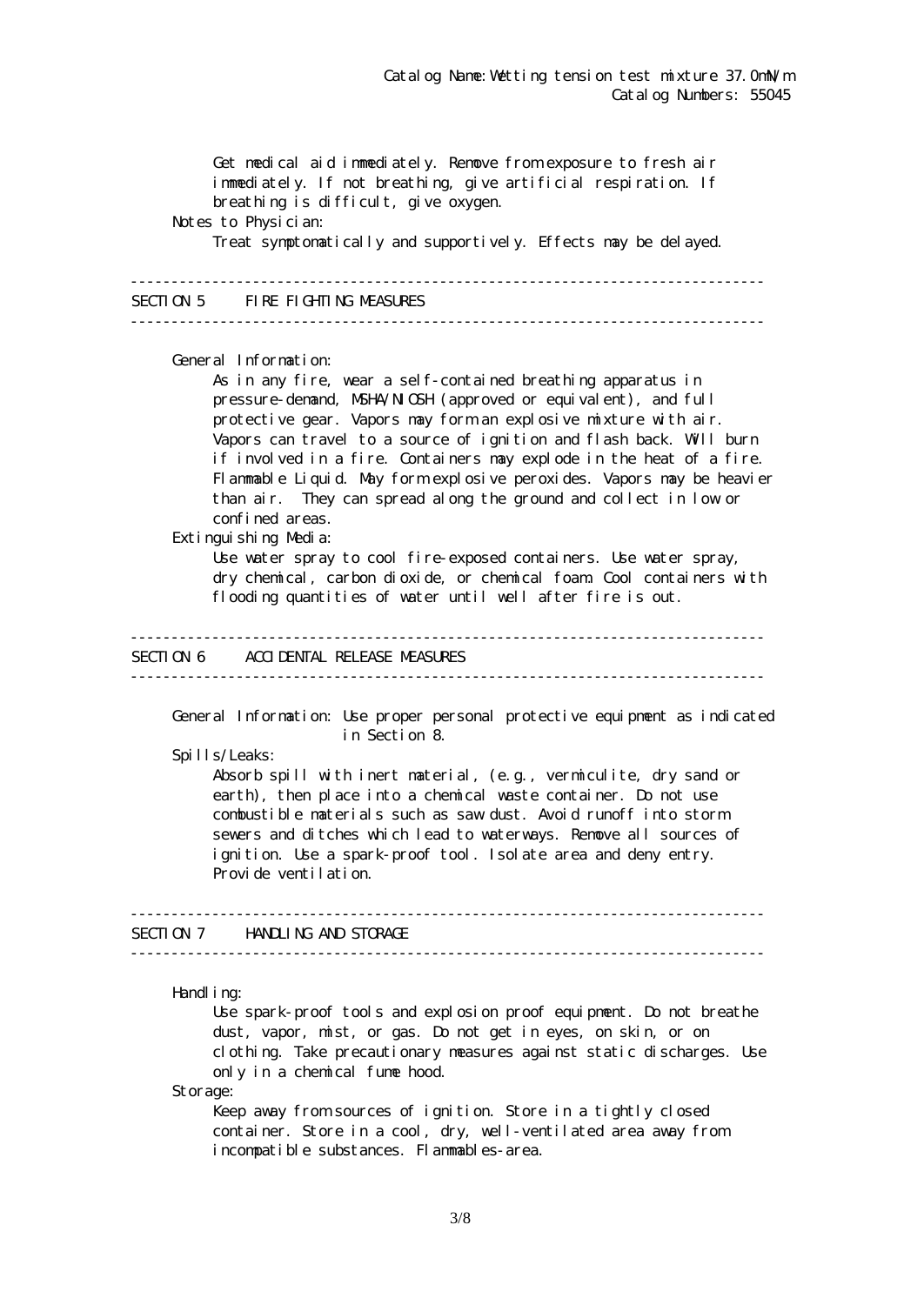------------------------------------------------------------------------------ SECTION 8 EXPOSURE CONTROLS, PERSONAL PROTECTION ------------------------------------------------------------------------------ Engineering Controls: Facilities storing or utilizing this material should be equipped with an eyewash facility and a safety shower. Use adequate ventilation to keep airborne concentrations low. Personal Protective Equipment Eyes: War chemical goggles. Skin: Wear appropriate protective gloves to prevent skin exposure.  $d$  othing: Wear appropriate protective clothing to prevent skin exposure. Respirators: Follow the OSHA respirator regulations found in 29CFR 1910.134 or European Standard EN 149. Always use a NGH or European Standard EN 149 approved respirator when necessary. ------------------------------------------------------------------------------ SECTION 9 PHYSICAL AND CHEMICAL PROPERTIES ------------------------------------------------------------------------------ Physical State: liquid Appearance: blue Odor: practically odorless pH: Not available. Vapor Pressure: 5 mbar @ 20 deg C (2-ethoxethanol) 0.08 mbar @20 deg C (formamide) Viscosity: Not available. Boiling Point: 135 deg C (2-ethoxethanol) 210 deg C (formamide) Freezing/Melting Point: Not available. Autoignition Temperature: Not available. Flash Point: 44 deg  $C(2$ -ethoxethanol) 165 deg C(formamide) Explosion Limits, lower: 1.80 vol %(2-ethoxethanol) 2.7 vol % formamide) Explosion Limits, upper: 15.70 vol %(2-ethoxethanol) 19.0 vol %(formamide) Decomposition Temperature: Solubility: Miscible. Specific Gravity/Density: Not available.

------------------------------------------------------------------------------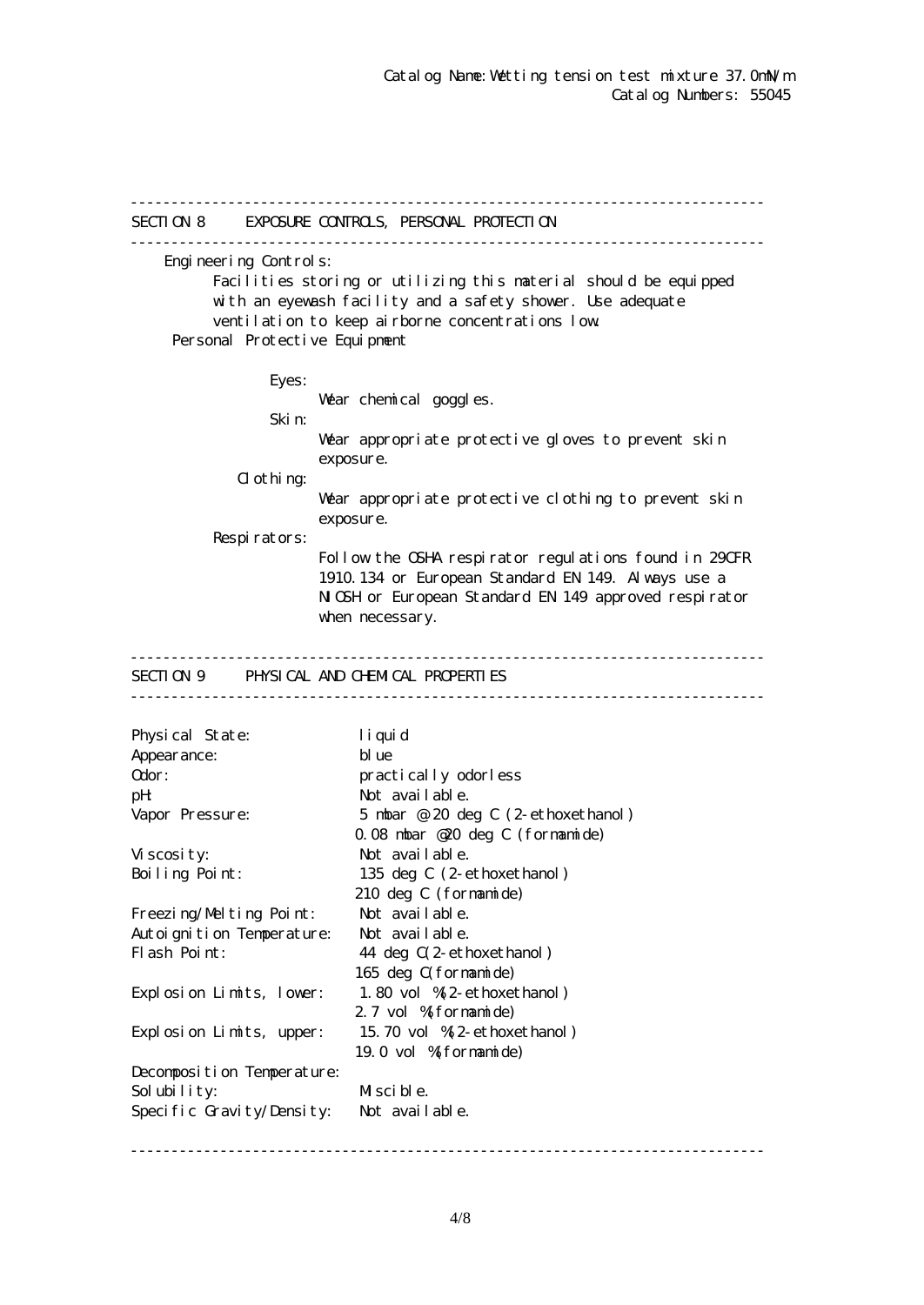```
SECTION 10 STABILITY AND REACTIVITY
------------------------------------------------------------------------------
      Chemical Stability:
           Forms heat-sensitive explosive peroxides on contact with air.
      Conditions to Avoid:
           Incompatible materials, ignition sources, exposure to air, heat.
      Incompatibilities with Other Materials:
           Oxidizing agents, acids, bases, copper, copper alloys, aluminum.
      Hazardous Decomposition Products:
           Carbon monoxide, carbon dioxide. ammonia and/or derivatives.
      Hazardous Polymerization: Will not occur.
------------------------------------------------------------------------------
SECTION 11 TOM COLOGICAL INFORMATION
------------------------------------------------------------------------------
(2-ethoxethanol)
     RTECS#:
           CAS# 110-80-5 unlisted.
    LDSO/LCSO CAS# 110-80-5: Draize test, rabbit, eye: 50 mg Moderate; Draize
           test, rabbit, eye: 500 mg/24H Mild; Inhalation, mouse: LC50 = 1820
           ppm/7H; Inhalation, rat: LC50 = 2000 ppm/7H; Oral, mouse: LD50 = 2451
           mg/kg; Oral, rabbit: LD50 = 1275 mg/kg; Oral, rat: LD50 = 2125 mg/kg;
           Skin, rabbit: LD50 = 3300 mg/kg; Skin, rat: LD50 = 3900 mg/kg.
     Carcinogenicity:
        2-Ethoxyethanol -
          Not listed by ACGIH, IARC, NICSH, NIP, or CSHA.
      Other:
           See actual entry in RTECS for complete information.
(formamide)
     RTECS#:
           CAS# 75-12-7 unlisted.
      LD50/LC50:
           CAS# 75-12-7: Draize test, rabbit, eye: 100 mg Severe; Inhalation,
          rat: LC50 = >3900 ppm/6H Qrd, nouse: LD50 = 3150 mg/kg; Qrd, rat:
           LD50 = 5577 mg/kg; Skin, rabbit: LD50 = 17 gm/kg.
     Carcinogenicity:
        Formamide -
          Not listed by ACGIH, IARC, NICSH, NIP, or CSHA.
      Other:
           See actual entry in RTECS for complete information.
------------------------------------------------------------------------------
SECTION 12 ECOLOGICAL INFORMATION
------------------------------------------------------------------------------
(2-ethoxethanol)
      Ecotoxicity:
          Fish: Guppy: 16400; 7 day; LC50
          Fish: Goldfish: 5400; 24H; LC50
```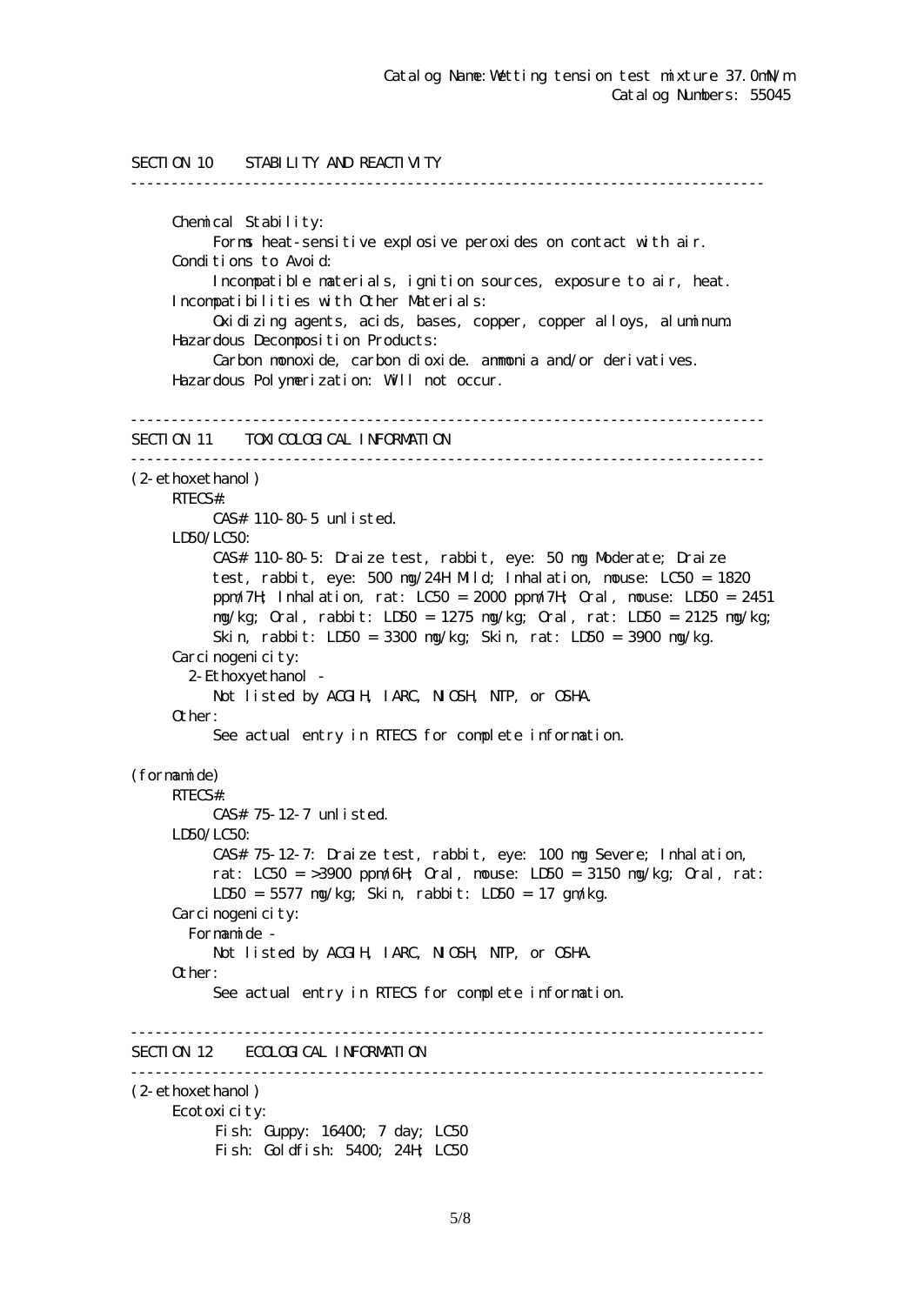$logPOW - 0.5$ **O**ther Biodegradable. Avoid entering into waters or underground water. This chemical is not likely to bioconcentrate. (formamide) Ecotoxicity: Daphnia: EC/LC50 = > 500 mg/l; 48 H; acuut Algae: EC/LC50 = > 500 mg/l; 96 H;Bacteria: EC/LC50 = > 10000 mg/l; 17 H; Other Do not empty into drains. Avoid entering into waters or underground water. ------------------------------------------------------------------------------ SECTION 13 DISPOSAL CONSIDERATIONS ------------------------------------------------------------------------------ Dispose of in a manner consistent with federal, state, and local regulations. ------------------------------------------------------------------------------ SECTION 14 TRANSPORT INFORMATION ------------------------------------------------------------------------------ Shipping Name: Flammable liquid, N.O.S flashpoint above 23 degree C Hazard Class: 3.3 UN Number: 1993 Packing Group: III ------------------------------------------------------------------------------ SECTION 15 REGULATORY INFORMATION ------------------------------------------------------------------------------ (2-ethoxethanol) European/International Regulations European Labeling in Accordance with EC Directives Hazard Symbols: T Risk Phrases: R 10 Flammable. R 20/21/22 Harmful by inhalation, in contact with skin and if swallowed. R 60 May impair fertility. R 61 May cause harm to the unborn child. Safety Phrases: S 53 Avoid exposure - obtain special instructions before use. S 45 In case of accident or if you feel unwell, seek medical advice immediately (show the label where possible). WGK (Water Danger/Protection) CAS# 110-80-5: 1 United Kingdom Occupational Exposure Limits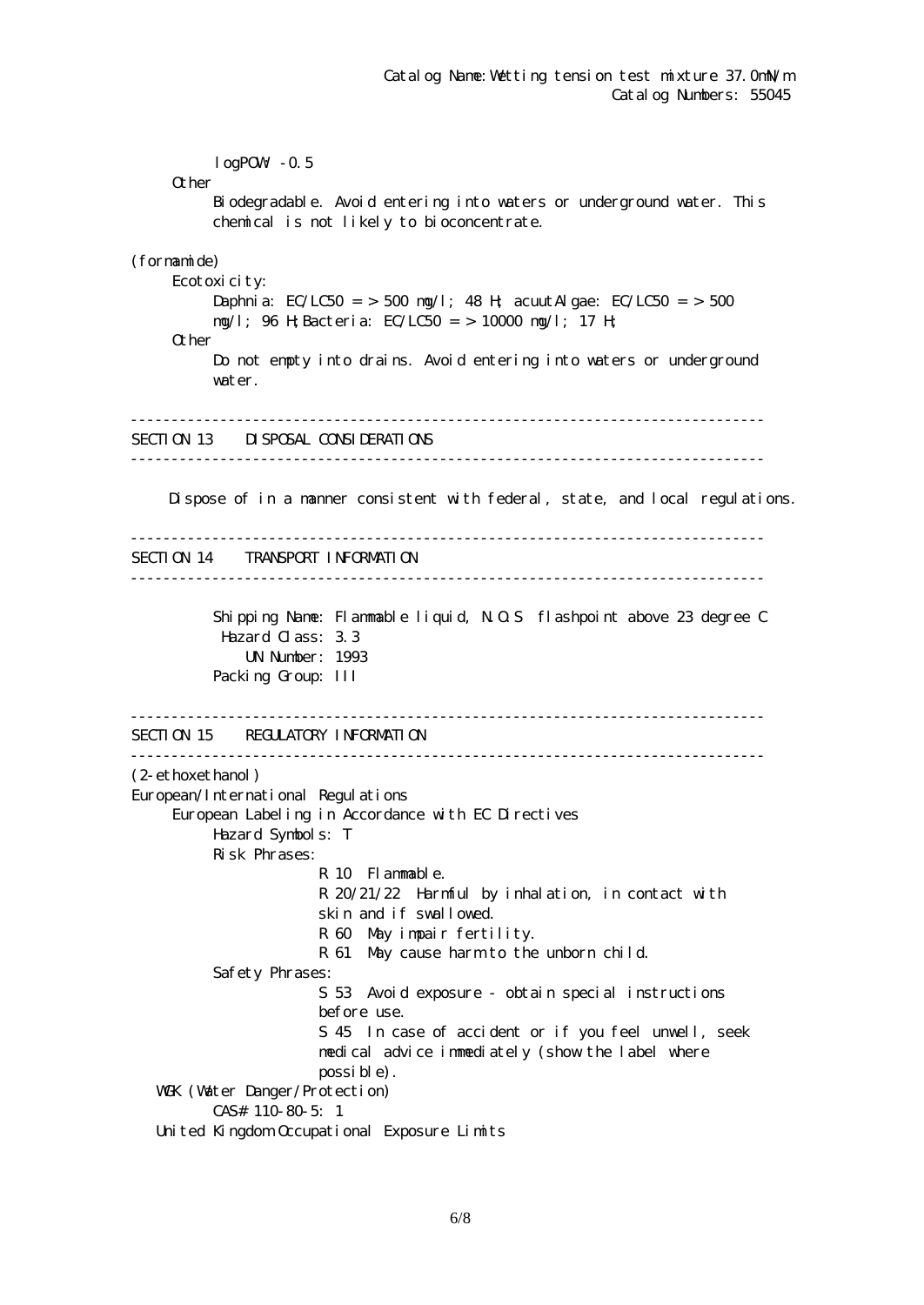Canada CAS# 110-80-5 is listed on Canada's DSL List. CAS# 110-80-5 is not listed on Canada's Ingredient Disclosure List. Exposure Limits CAS# 110-80-5: OEL-AUSTRALIA:TWA 5 ppm (19 mg/m3);Skin OEL-BELGIUMTWA 5 ppm (18 ng/n3); Skin OEL-DENMARK:TWA 5 ppm (18.5 mg/m3);Skin OEL-FINLAND:TWA 50 ppm (185 mg/m3);STEL 100 ppm (370 mg/m3);Skin OEL-FRANCE:TWA 5 ppm (19 mg/m3);Skin OEL-GERMANY:TWA 20 ppm (75 mg/m3);Skin OEL-HUNGARY:TWA 70 mg/m3;STEL 140 mg/m3;Skin JAN9 OEL-JAPAN:TWA 5 ppm (18 mg/m3);Skin OEL-THE NETHERLANDS:TWA 5 ppm (19 mg/m3);Skin OEL-THE PHILIPPINES:TWA 200 ppm (740 mg/m3);Skin OEL-POLAND:TWA 200 mg/m3 OEL-RUSSIA:TWA 5 ppm;STEL 5 mg/m3 OEL-SWEDEN:TWA 5 ppm (19 mg/m3);STEL 10 ppm (40 mg/m3);Skin OEL-SWITZERLAND:TWA 5 ppm (19 mg/m3);STEL 10 ppm (38 mg/m3);Skin OEL-TURKEY:TWA 200 ppm (740 mg/m3) OEL-UNITED KINGDOMITWA 10 ppm (37 ng/n3); Skin OEL IN BULGARIA, COLOMBIA, JORDAN, KOREA check ACGIH TLV OEL IN NEW ZEALAND, SINGAPORE, VIETNAM check ACGI TLV US FEDERAL **TSCA**  CAS# 110-80-5 is listed on the TSCA inventory. (formamide) European/International Regulations European Labeling in Accordance with EC Directives Hazard Symbols: T Risk Phrases: R 61 May cause harm to the unborn child. Safety Phrases: S 53 Avoid exposure - obtain special instructions before use. S 45 In case of accident or if you feel unwell, seek medical advice immediately (show the label where possible). WGK (Watter Danger/Protection) CAS# 75-12-7: 1 United Kingdom Occupational Exposure Limits CAS# 75-12-7: OES-United Kingdom, TWA 20 ppm TWA; 37 mg/m3 TWA CAS# 75-12-7: OES-United Kingdom, STEL 30 ppm STEL; 56 mg/m3 STEL Canada CAS# 75-12-7 is listed on Canada's DSL List. CAS# 75-12-7 is not listed on Canada's Ingredient Disclosure List. Exposure Limits CAS# 75-12-7: OEL-AUSTRALIA:TWA 10 ppm (15 mg/m3);Skin OEL-BELGIUMTWA 10 ppm (18 ng/n3); Skin OEL-DENMARK:TWA 20 ppm (30 mg/m3)  $CH$ -FINLAND TWA 20 ppm  $(37 \text{ ng/m3})$ ; STEL 30 ppm  $(55 \text{ ng/m3})$ ; Skin